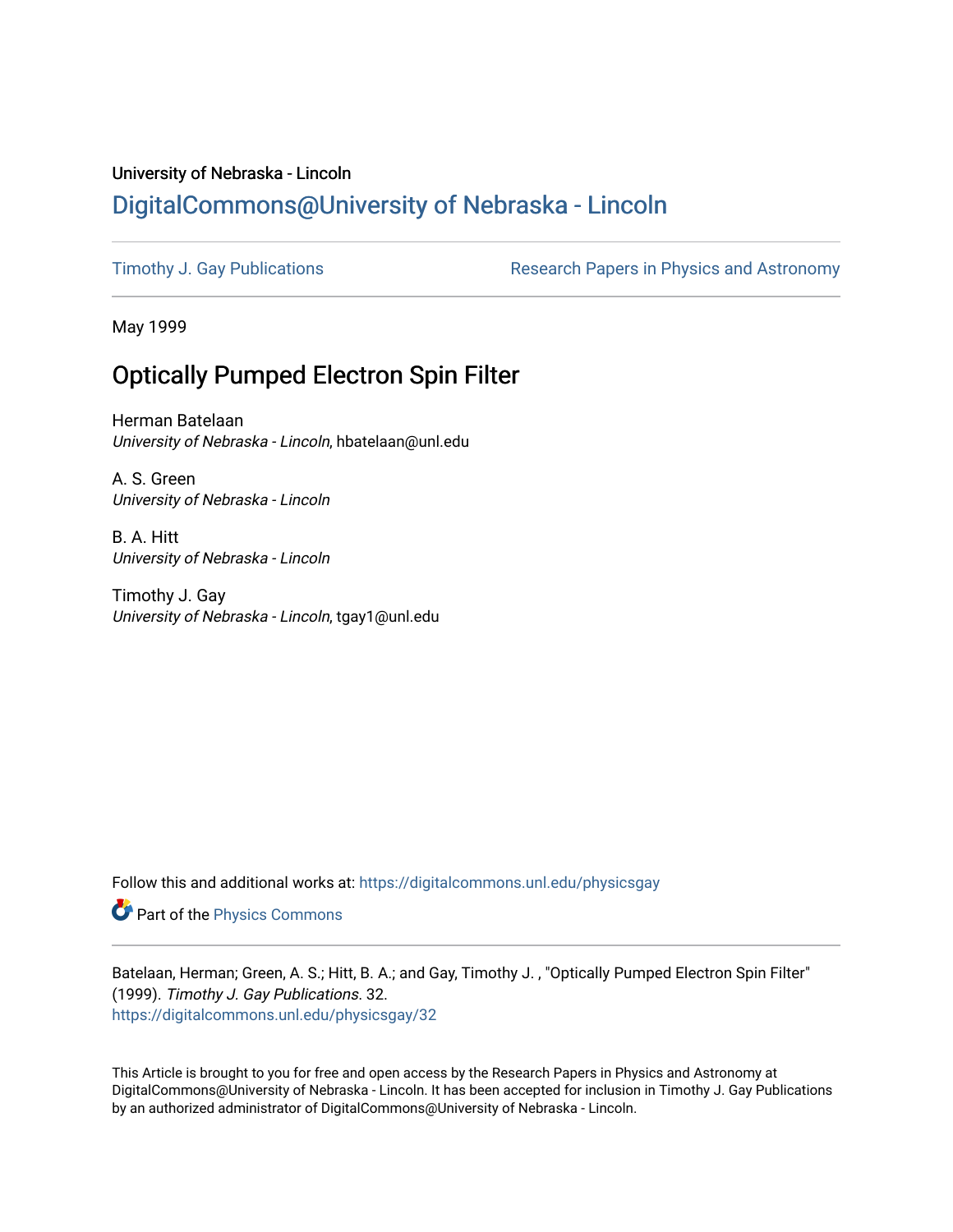## **Optically Pumped Electron Spin Filter**

H. Batelaan, A. S. Green, B. A. Hitt,\* and T. J. Gay

*Behlen Laboratory of Physics, University of Nebraska, Lincoln, Nebraska 68588-0111*

(Received 26 October 1998)

This paper reports the first experimental demonstration of an optically pumped electron spin filter. Unpolarized electrons produced in a cold-cathode discharge drift through a mixture of spin-polarized Rb and a nitrogen or helium buffer gas. Through spin-exchange collisions with the Rb, the drifting electrons become polarized along the optical pumping axis. We study the role of the buffer gas in both the optical pumping and the spin transfer to the free electrons. This spin filter produces electron beams with currents and polarizations comparable to first-generation GaAs polarized electron sources. [S0031-9007(99)09031-6]

PACS numbers: 34.80.-i

This Letter reports the experimental demonstration of a new kind of polarized electron source: an optically pumped electron spin filter. Polarized electrons are an indispensable probe of spin-dependent phenomena in many areas of physics  $[1-3]$ , but they are difficult to produce. State-of-the-art sources of polarized electrons use either photoemission from negative-electron-affinity GaAs (or variants of its basic structure) [3,4] or chemiionization of optically pumped metastable  $He^*$  [5,6]. Both of these methods can yield average currents on the order of 100  $\mu$ A with polarizations in excess of 70%. Unfortunately, such sources are technically and operationally complex.

In our laboratory, we have been trying to develop "turnkey" sources of polarized electrons, with fewer operating constraints and greater simplicity than the sources just mentioned. Until recently, we had viewed the best candidate for a turnkey source to be one of the type developed by McCusker *et al.* at Rice University in the early 1970s [7], based on associative ionization of  $He^*$ . It is different from the  $He^*$  source referred to above, in that the electrons are extracted directly from a He discharge instead of being produced by chemi-ionization of the flowing discharge afterglow. While the former design is significantly simpler from the standpoint of mechanical and vacuum engineering, the "flowing afterglow" source produces much higher currents and electron polarizations.

We have attempted to improve the direct extraction source by using newly developed LMA [8] and DBR diode lasers [9] and an improved optical pumping scheme  $[10]$  to polarize the He<sup>\*</sup>. These efforts have been unsuccessful [11]. The problem with the direct extraction source is that it relies on having a discharge with a relatively high ratio of metastable atoms to groundstate atoms, a condition we were not able to achieve satisfactorily. The flowing afterglow source solves this problem, but at the expense of a significant increase in source complexity.

If, on the other hand, the primary electron-polarizing collision mechanism involved ground-state atoms instead of excited ones, the problem would be eliminated. This is the idea behind the device we discuss in this Letter: an optically pumped Rb electron spin filter. Free electrons diffuse under the action of an electric field through Rb vapor that has been spin polarized by optical pumping. Through spin-exchange collisions with the Rb, the free electrons become polarized and are extracted to form a beam.

The use of spin-exchange collisions to polarize ensembles of electrons is not a new idea. Farago *et al.* [12] and Krisciokaitis-Krisst *et al.* [13] developed pulsed sources of polarized electrons (with average currents  $\leq 10^{-10}$  *A*) by directing beams of polarized Rb and H, respectively, through electron traps. A spin filter is a more efficient electron polarizer than the trap-beam configuration because angular momentum can be transferred to the system much more rapidly by optical pumping. Moreover, the electron densities in a discharge are much higher than in a trap, leading to correspondingly higher currents. Previously, the optically pumped spin-filter concept has been successfully used to polarize beams of cold neutrons in collisions with oriented  $3$ He nuclei [14]. We also mention in this context the experiments of Drouhin *et al.* [15] and Schönhense and Siegmann [16] in which low-current  $(\leq pA)$  beams of electrons have been polarized by passage through magnetized thin solid films.

For effective spin-exchange polarization,  $\sigma n_{Rb}l$  should be of order unity, where  $\sigma$  is the spin-exchange cross section for  $e^-$  – Rb scattering. As a first estimate, one can calculate the necessary Rb density,  $n_{Rb}$ , for a given interaction path length *l*. If we consider electrons at 5 eV, then  $\sigma \approx 10^{-15}$  cm<sup>2</sup> [12]. Taking  $l = 10$  cm, this corresponds to  $n_{Rb} \approx 10^{14}$  cm<sup>-3</sup>. Pure Rb vapor with this density is optically thick and cannot be pumped because of radiation trapping and subsequent depolarization [17]. Zeeman shifting of the Rb magnetic sublevels significantly reduces absorption of depolarizing radiation, but magnetic fields of several kG are required for  $n_{\text{Rb}} \sim$  $10^{14}$  cm<sup>-3</sup>. A second alternative involves the use of N<sub>2</sub> to quench the excited Rb atoms during the optical pumping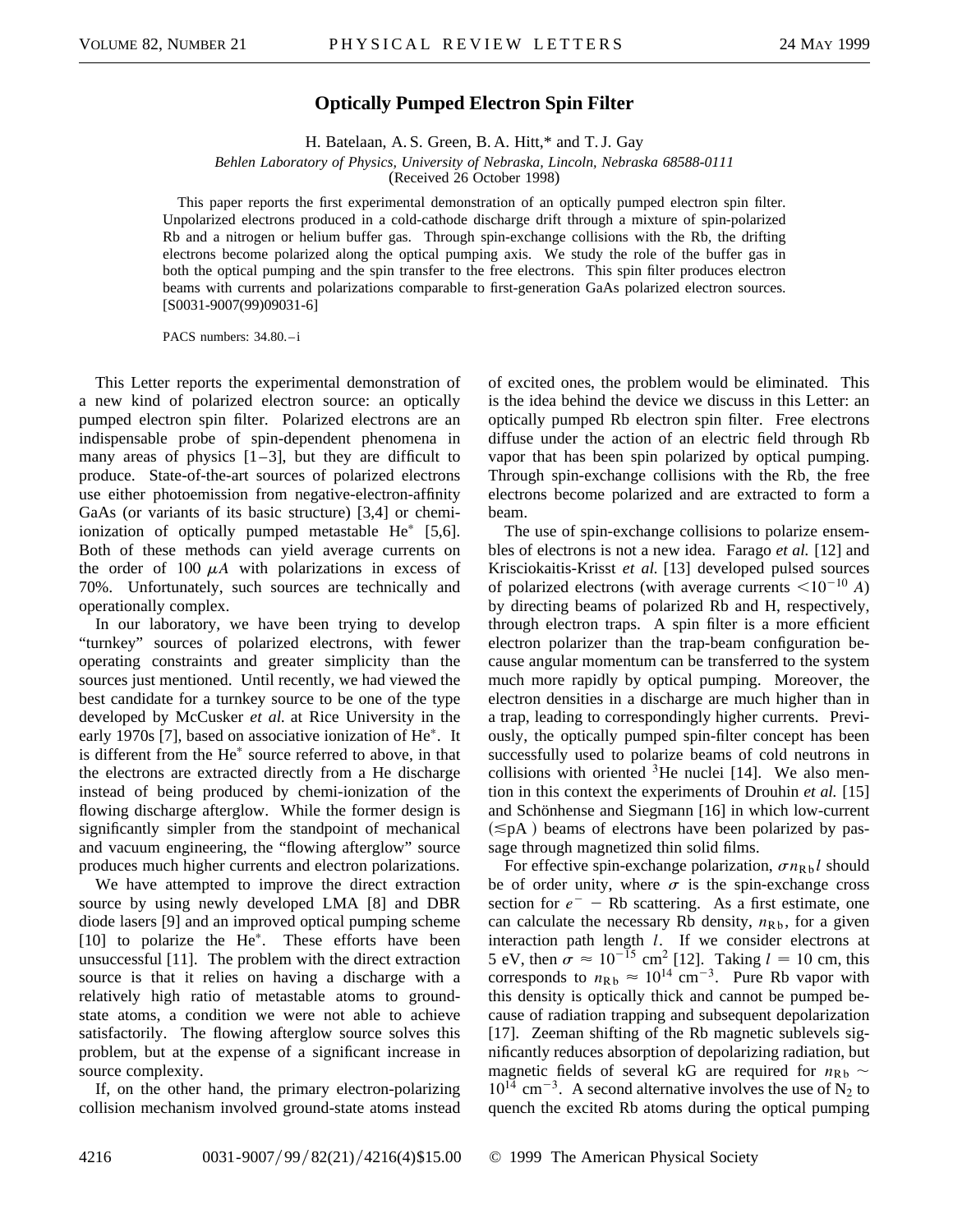cycle to reduce emission of depolarizing radiation. This method has been used successfully in alkali spin-exchange polarization of noble gases with  $N<sub>2</sub>$  pressures of hundreds of Torr [18–21]. The use of buffer gas at such pressures poses another serious experimental challenge insofar as it is necessary to establish a well-defined beam of electrons and to bring it into an experimental chamber. Estimates of the N<sub>2</sub>-Rb quenching cross section, however, imply that significantly lower pressures of  $N_2$  might adequately quench the Rb and lead to reasonable average Rb polarizations,  $P_{Rb}$  [20,22].

We studied the effect on  $P_{Rb}$  of  $N_2$  at pressures below 200 Torr. Some results are shown in Fig. 1. The measurements were made in a stainless steel pipe of length  $L = 15$  cm with glass windows at both ends to allow the entrance and exit of the optical pumping laser beam as well as a probe beam. The former was produced by a standing-wave dye laser operating at 795 nm, the *D*1 transition for Rb. The data of Fig. 1 were taken with a laser pump power of 200 mW. Typically less than 50% of this light was transmitted through the absorption cell. The wavelength selection of the dye laser was made solely with a birefringent crystal in order to maintain a linewidth wider than the broadened Rb absorption spectrum. An attenuated 3 mW diode laser probe beam, detuned by a frequency  $\delta$  from the Rb *D*2 wavelength  $\lambda$  of 780 nm, was used to measure  $n_{Rb}$  and  $P_{Rb}$  [18]. The pipe contained a glass ampoule of Rb with a break-seal stem; the entire apparatus was heated to vary  $n_{Rb}$ . Nitrogen of variable pressure was introduced through a needle valve. A longitudinal magnetic field *B* of up to 600 G could be applied to the center of the pumping region.

At large detuning and strong *B* fields, the optical rotation of linearly polarized light is dominated by the diamagnetic Faraday effect. Measuring the optical rotation  $\Delta \phi$  associated with this effect yields the density

$$
n_{\text{Rb}} = \frac{8\pi(\Delta\phi)\delta^2}{L\Gamma\lambda^2\mu_B B},\tag{1}
$$

where  $\Gamma$  is the *D*2 natural linewidth, and  $\mu_B$  is the Bohr magneton. At smaller detunings and lower *B* fields, the optical rotation is dominated by the paramagnetic Faraday effect, and yields

$$
P_{\text{Rb}} = \frac{56\pi(\Delta\phi)\delta}{3n_{\text{Rb}}L\Gamma\lambda^2}.
$$
 (2)

From Fig. 1, it is apparent that when  $n_{Rb} \sim$  $10^{14}$  cm<sup>-3</sup>, N<sub>2</sub> pressures in excess of 50 Torr are necessary for significant polarization, whereas Rb densities only a factor of 5 lower allow  $\sim$ 70% polarization with 15 Torr of buffer gas. At  $n_{Rb} = 3 \times 10^{12}$  cm<sup>-3</sup>, the sample can be fully polarized at  $N_2$  pressures below 10 Torr, whereas the same density with no buffer gas would require a magnetic field of several kG for complete polarization [17]. With a low field and no buffer gas,  $P_{Rb}$  at this density could not be pumped above 10%.

We have made a numerical simulation of the optical pumping process in the test cell, following the basic ideas of Tupa and Anderson [17] and Wagshul and Chupp [19,23]. The calculation takes into account the pump laser characteristics, cell geometry, effects of diffusion, buffer gas quenching, and depolarizing collisions. We find qualitative agreement (see Fig. 1) with our experimental results if the buffer gas inhibits diffusion to the walls (where the Rb is assumed to be completely depolarized) and quenches the Rb. The quenching rate, *R*, of the excited Rb atoms is taken to be  $R = 3\Gamma/(3 + P_{N_2})$ , where  $P_{N_2}$  is the nitrogen pressure in Torr [23]. The diffusion coefficient for Rb in N<sub>2</sub> is set at 0.28 cm<sup>2</sup>/s [20]. If either effect is "turned off" in the calculation, the agreement with experiment becomes significantly worse.

These preliminary experimental results and numerical simulations, indicating that significant electron polarization might be achieved with modest  $N_2$  and Rb densities, encouraged us to build a first apparatus, shown in Fig. 2. It consists of a 2.75" Conflat<sup>®</sup> nipple with a glass window at one end, attached to a noble gas optical electron polarimeter [24] at the other. As an electron source, we used two coaxial electrodes to maintain a cold-cathode discharge. The outer anode is generally held at ground, with the cathode at several hundred volts. The intense, lightemitting part of the discharge is ring shaped and is well localized between the electrodes. The laser pump beam enters through the window, passes through the electrodes



FIG. 1. Rb polarization  $(P_{Rb})$  vs nitrogen buffer gas pressure at various Rb vapor densities. A typical percentage statistical uncertainty is indicated for the high pressure point. Systematic uncertainties in the polarization measurement can be gauged from the fact that  $P_{Rb}$  exceeds unity in the low density data. Results of the numerical simulation for these conditions are also shown with the solid line, dashed line, and dotted line corresponding to the circles, squares, and triangles, respectively.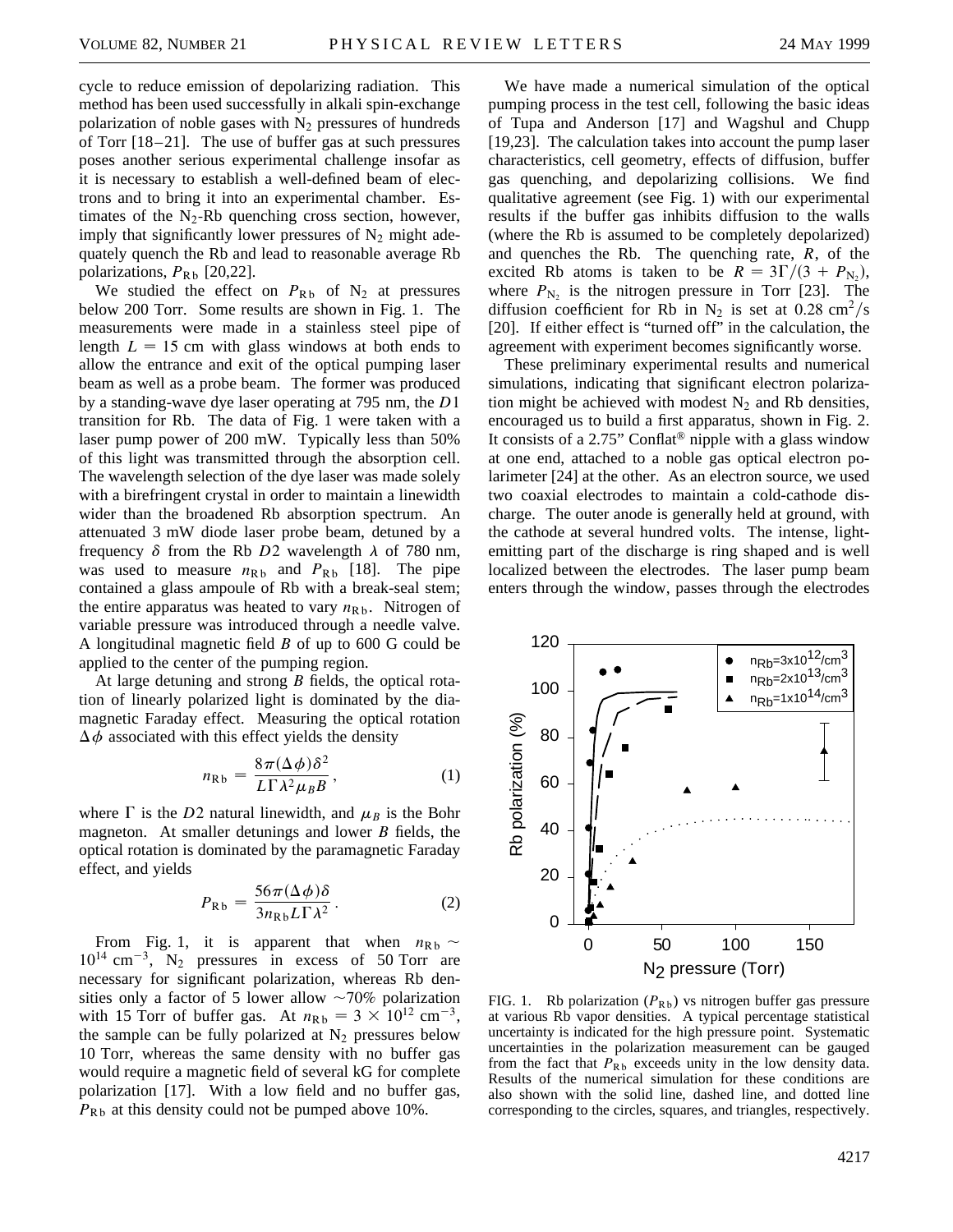and discharge ring, and is partially reflected by a copper extraction aperture that is also electrically isolated. A longitudinal electric field of  $\sim$ 20 V/cm established between the cathode and the extraction aperture drives the free electrons through the Rb/buffer mixture. As with the test cell,  $n_{\text{Rb}}$  can be controlled by heating the source chamber. Nitrogen is admitted from a side port. The laser probe beam enters through the window and passes through the extraction aperture and the optical polarimeter before being detected by a photodiode. During use, the source tube is heated to  $\sim$ 100 °C. Under standard operating conditions, a 5g Rb ampoule lasts two or three weeks. A longitudinal field of up to 600 G is applied to the source and the entrance to the polarimeter.

The polarimeter chamber is made of Pyrex and is pumped with a  $1000$   $1/s$  diffusion pump which maintains the vacuum below  $10^{-4}$  Torr. Electrons extracted from the source are guided to a region where they collisionally excite an effusive neon target. The Stokes parameters of radiation from the Ne  $2p^53p^3D_3$  state are measured with an optical polarimeter, which views the collision region through the side of the chamber. The Stokes parameters can then be used to determine the electron polarization [24]. We discovered that the extracted electron currents were larger and more stable when the  $N_2$  pressure was kept quite low. Figure 3 shows data for both Rb and electron polarization taken with a  $N_2$  pressure of 0.4 Torr as the laser power is varied. The appreciable electron polarizations measured in these experiments surprised us, given the low value of  $n_{Rb}$ . We attribute the fluctuations in both sets of polarization data to longitudinal mode hopping of the 40-Ghz-wide pump laser.

The rather significant polarizations we observe, an almost certain violation of Murphy's law, are understand-

able in terms of the action of the buffer gas. In addition to quenching the excited states of the Rb during optical pumping and inhibiting wall depolarization by acting as a diffusion barrier, the nitrogen buffer gas appears to have other important benefits. First, considering a random walk, the effective path length *l*eff of the electrons through the buffer gas increases from 10 cm (the cell length *L*) to  $L^2/\overline{\lambda} =$ 200 m, where  $\bar{\lambda}$  is the mean free path. This means more polarizing collisions can take place. Second, although collisional broadening of the absorption line at about 1 Torr is negligible for optical thicknesses  $\leq 1$ , the absorption profile at high Rb densities broadens considerably with a buffer gas [25]; we have measured its FWHM to be much greater than 10 GHz for  $P_{N_2} = 0.4$  Torr. A wider absorption profile allows more angular momentum to be transferred deeply into the Rb cell. Third, electron swarm experiments show that a buffer gas will thermalize hot electrons. At 20 V/cm and 0.4 Torr of  $N_2$  the average electron energy is roughly 1 eV [26]. Since  $\sigma$  rises rapidly with decreasing electron energy [12], thermalization of the discharge electrons dramatically improves spin-exchange efficiency. The latter effect also means that the energy spread of the emergent beam is reduced; Ne excitation functions we have measured with the optical polarimeter are consistent with energy spreads of about 1 eV FWHM.

In a final experiment, we tried He as a discharge/ buffer gas. The results are shown in Fig. 4. We observed that He discharges were more stable with the electrode geometry and voltages we used. This in combination with





FIG. 2. Diagram of spin filter showing: (1) dc-discharge cold cathode; (2) discharge anode; (3) discharge high-voltage feedthrough; (4) electrically isolated field plate and exit aperture; (5) Rb ampoule; (6) optical pumping radiation. A magnetic field is applied to the entire apparatus.

FIG. 3. Rb and electron polarization vs pump laser power with  $n_{Rb} = 7 \times 10^{11}$  cm<sup>-3</sup> and a nitrogen buffer pressure of 0.4 Torr. The extracted electron current is 2  $\mu$ A. Error bars indicate statistical uncertainty only.